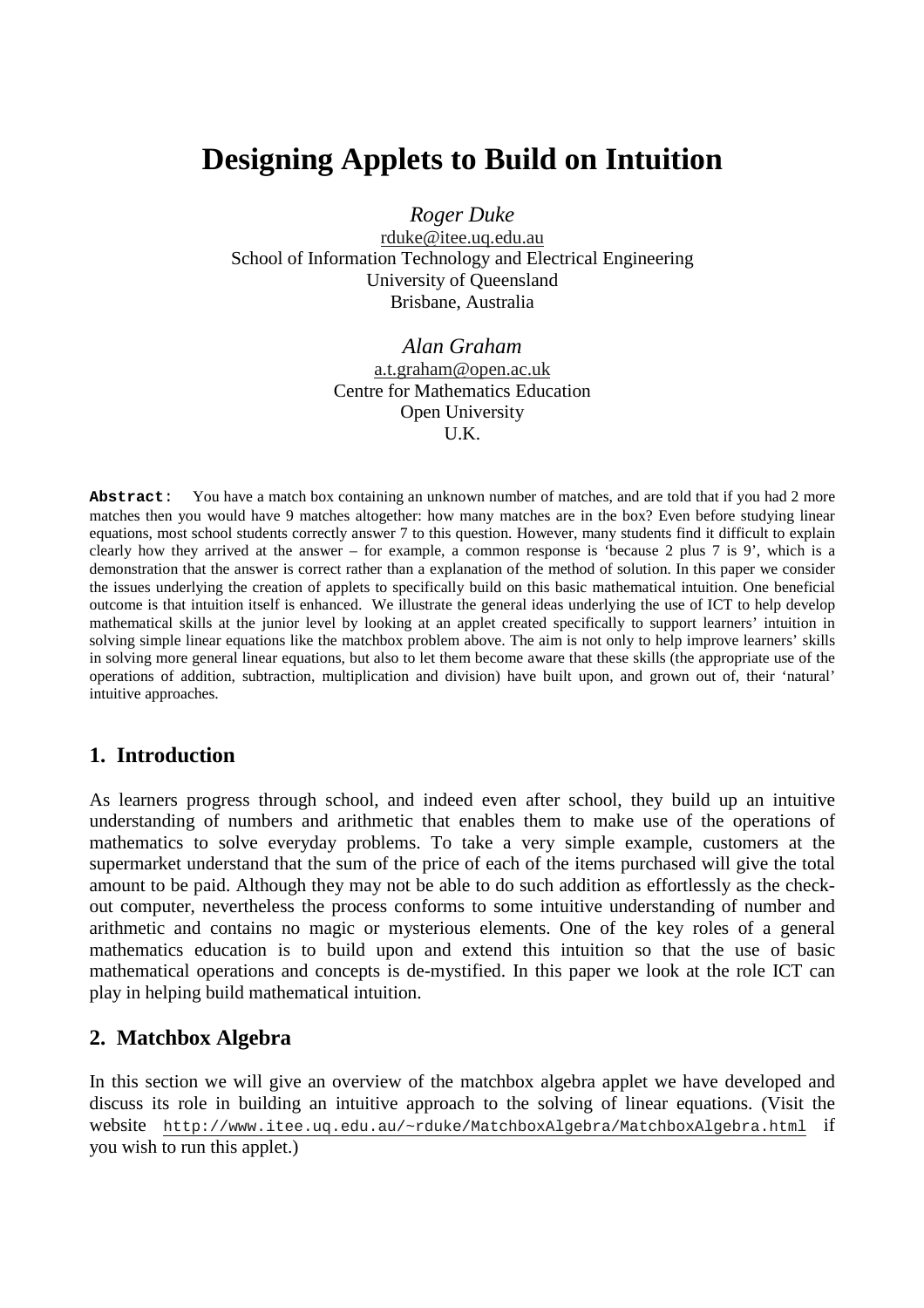Consider the question posed at the top of the screen-shot in Figure 1.

| Matchbox Algebra                                  |                             | $-12x$                                |
|---------------------------------------------------|-----------------------------|---------------------------------------|
| $\frac{1}{2}$ no tools $\geq$                     | How many matches in a box?  |                                       |
| <b>Match</b><br><b>Box</b><br>matches<br>in 1 box | ш<br>2 matches<br>9 matches |                                       |
| Level 1<br>$\blacktriangleright$                  |                             | answer: ?<br>$\vert \mathbf{v} \vert$ |

Figure 1

In this first stage of the applet no tools are supplied to help resolve the question – the students must rely entirely upon intuition or prior experience. Students can check if their answer is correct by entering their 'guess' (see Figure 2).



Figure 2

If they are correct, the box opens to reveal its matches; if not, they are urged to try again. When posed such a question, most school students who have reached the stage when they are about to begin the study of linear equations just 'know' that the answer is '7'. However, often they find it difficult to explain clearly how they arrived at the answer.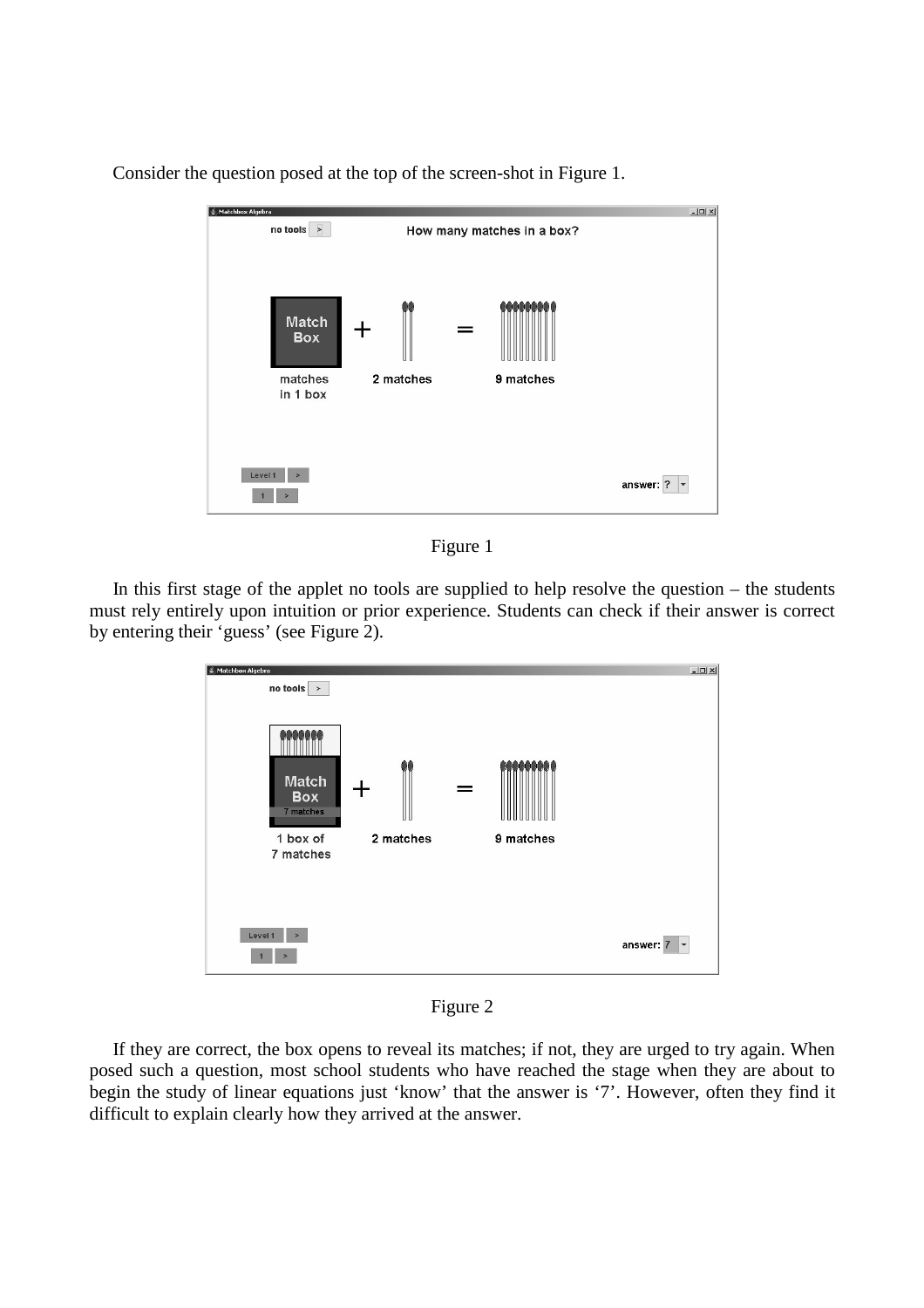As this example illustrates, most students can apply basic mathematical intuition when faced with such a problem. The issue is how to translate that intuition into a systematic method for solving such equations and to ensure that such a 'way of seeing' equations is future-proof when they are faced with more difficult questions. Conversely, it is important that they see any such method to be in harmony with their intuition and not magical and imposed. In this example it would obviously be easier to solve the question if the equation were as illustrated in Figure 3.



Figure 3

This raises the following issue: can learners manipulate a matchbox equation such as the one in Figure 1 to get it in a form where it is easier to answer the question as to how many matches are in a box? This leads intuitively to the idea of equation simplification and the following two fundamental rules of equation manipulation:

- the equality of total match numbers between the left and right sides of the equation must be maintained, and
- the number of matches in a box is not altered by any such manipulation. In particular, one cannot add or subtract matches to or from a box, and each matchbox for a given question contains the same number of matches.

For example, if the same number of matches or boxes are added or subtracted to both sides of the equation then these rules will hold. In the second stage of the applet the operations of addition and subtraction are provided (see Figure 4) and the students are encouraged to discover what simplifications to the original equation can be made using these operations.



Figure 4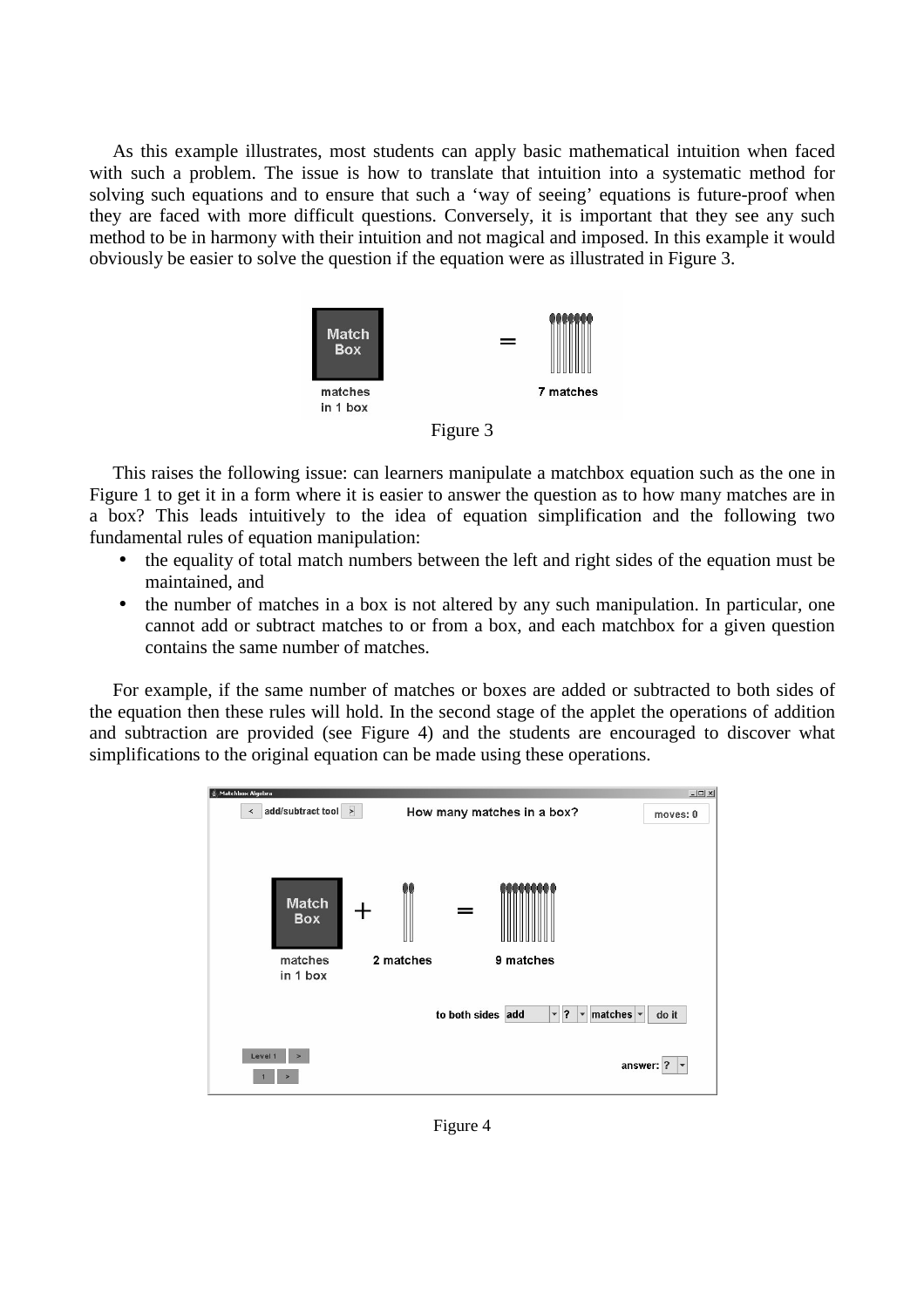Likewise, if both sides of the equation are divided by the same value then again the above rules for equation manipulation will hold. In the third stage of the applet, the operation of exact integer division is included (see Figure 5). In the case of matchboxes, the number of matches in a box must be a non-negative integer and there is no concept either of a fraction of a match or a negative match. Consequently, all matchbox equations involve only integers and the answer to any question must be a non-negative integer; hence multiplication will not be required when simplifying such equations and only exact integer division need ever be performed.



Figure 5

When the student has manipulated a sufficient number of such matchbox equations and is convinced that the operations satisfy the rules for equation manipulation, they are ready to progress to the fourth and final stage of the applet, where the equation is expressed using the more traditional 'x' notation (see Figure 6). Here, students are required to manipulate symbols rather than icons and questions could have a fractional or negative answer. Additionally, they are provided with the operation of multiplication as well as division.



Figure 6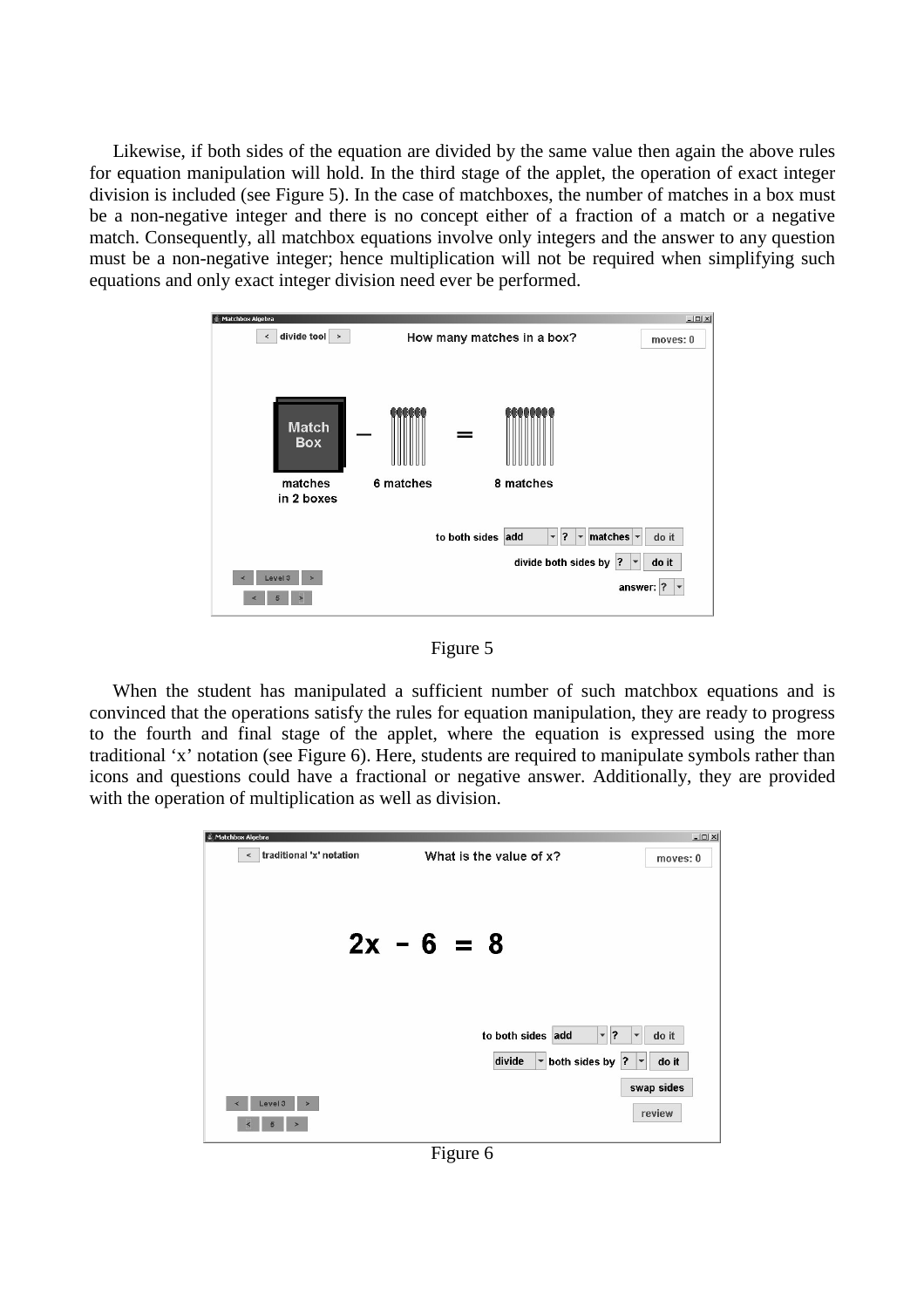Altogether the applet contains 86 equations partitioned into 6 levels of increasing difficulty. At Level 1 each equation contains only one matchbox and no negative operations; at Level 2 there is still only one matchbox but now there may be negative operations; at Level 3 there can be more than one matchbox, but all the matchboxes are on one side only of the equation; at Level 4 there can be matchboxes on both sides of the equation; at Level 5 larger numbers are used; and finally at Level 6, which can be accessed only from the final fourth stage when the traditional 'x' notation is being used, the equations can have a fractional or negative answer.

### **3. Connecting the Matchbox and Algebraic Metaphors**

The matchbox approach offers students a simple but powerful visual metaphor for understanding and manipulating the components and relationships represented in a linear equation. Within the language of matchboxes and matches, a number of important algebraic principles can be established which can subsequently form the bedrock of students' more formal symbolic understanding. In this section, we provide several examples of some of the algebraic ideas that can first be established in a matchbox form and indicate how these may be later translated to conventional algebraic wisdom.

First, it is clear from that way in which Matchbox algebra problems are set up that, if you are shown a box, you don't know initially how many matches it contains. This can help create the awareness that, in algebra, a letter is often used to represent an as-yet-unknown value. Second, the key question that drives matchbox algebra is, 'Can you work out how many matches are in a box?' The more formal equivalent of such a question might be to realise that equations are often offered to students in order for them to 'solve' them  $-$  i.e. to find the value of x that makes the LHS equal to the RHS. A question that concerns students when they start using the Matchbox applet is, 'Where there is more than one matchbox, do they always contain the same number of matches'. This is, in fact, an excellent question but one that may be harder to express formally, where it might take the form, 'When the same letter is used more than once in a given equation, is its numerical value the same?' The other side to this coin is that, when the same letter is used in a *different* equation, it might correspond to a different solution. Students can anticipate this awareness when they quickly discover by tackling different matchbox questions that for each question there is usually a different number of matches in a box.

The metaphor of matchbox algebra can also help prepare students for exploring *methods of solution* of linear equations. For example, it normally requires only a short discussion for students to work out that adding or subtracting matchboxes and matches to or from each side is a useful strategy for simplifying the problem and thereby working out the number of matches in each box. This approach is an excellent precursor to the realisation that adding and subtracting terms from each side of the equation is a useful strategy for simplifying and thereby solving the equation. Finally, and more subtly, using the matchbox approach, students have little difficulty in seeing that simplifying the problem changes it to a different statement but doesn't change the number of matches in each box – it simply makes it easier to work out the answer. It is less obvious, in a more formal context, that simplifying the equation changes the equation but doesn't change the solution – it simply makes it easier to work out the answer.

#### **4. Design Issues**

In designing the matchbox algebra applet the authors were particularly influenced by the work of Jerome Bruner [Bruner 1966, 1989, 1996]. Bruner identified three worlds within which learning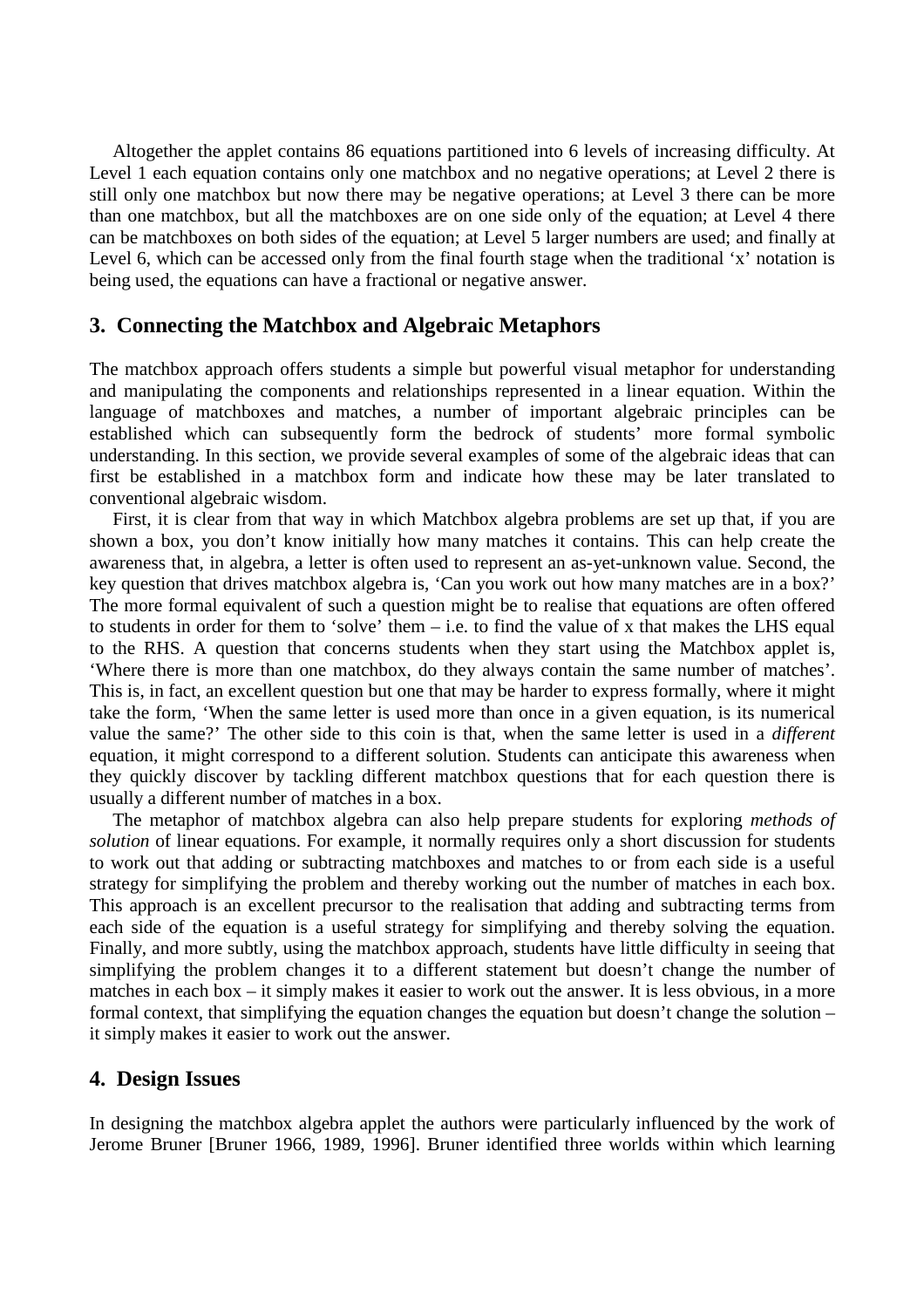might take place, which he termed the 'material', the 'imagined' and the 'symbolic'. Each world requires different sorts of representations and these, in turn, encourage a corresponding set of three thinking and learning modes, all of which, Bruner believed, were both valuable and mutually complementary. These he referred to as Enactive–Iconic–Symbolic (EIS). He explained his framework in the following terms:

*Any domain of knowledge (or any problem within that domain of knowledge) can be presented in three ways: by a set of actions appropriate for achieving a certain result (enactive representation); by a set of summary images or graphics that stand for a concept without defining it fully (iconic representation); and by a set of symbolic or logical propositions drawn from a symbolic system that is governed by rules or laws for forming and transforming propositions (symbolic representation).* [Bruner, 1966, p. 44]

This framework has been found extremely helpful in working with teachers in the past [Mason and Johnston-Wilder, 2004] and was used to inform the design of the matchbox applet. Specifically, it can act as a reminder to allow learners to work from physical manipulation of apparatus to the use of mental images and then on to symbols. In secondary school mathematics classrooms many teachers move too quickly to symbolisation and the transition is not well understood. Bruner's Enactive-Iconic-Symbolic trio of representations and his suggestions about ways to scaffold transitions may help prompt learners to form and work with conceptual structures.

In working through the matchbox algebra concept, students engage initially with actual closed matchboxes and actual matches (the *Enactive* phase), with the sought-after value being the unknown contents of the matchboxes. However, what can be achieved with actual matches and boxes is limited physically, so students move to the applet (the *Iconic* phase) comprising several levels of sophistication. Within this phase, students work with the highly visual and manipulable screen images. Finally, students shift into the use of the traditional 'x' instead of matchboxes (the *Symbolic* phase) and are inducted into expressing mathematical ideas more concisely, leading them towards the use of conventional mathematical symbols.

This is summarised in the following table:

| Enactive $(E)$ phase | based on the handling of physical objects (actual matches<br>and boxes) as part of tackling purposeful tasks |  |
|----------------------|--------------------------------------------------------------------------------------------------------------|--|
| Iconic (I) phase     | using the matchbox algebra applet                                                                            |  |
| Symbolic (S) phase   | using<br>moving towards expressing ideas concisely<br>conventional mathematical symbols.                     |  |

Another important issue is the need to ensure that students do not get confused between a matchbox and the value (i.e. the number of matches contained in the box) that it represents. When performing the operations of addition and subtraction, a distinction must be made between adding and subtracting matches or boxes. However, at all times it is the number of matches on both sides of the expression that are equated, and for this it is the number of matches in a box that is relevant. To help overcome this common confusion, the wording of the applet images (e.g. see Figures 4 and 5) emphasizes that it is the matches in the boxes rather than the boxes themselves that determine the equation.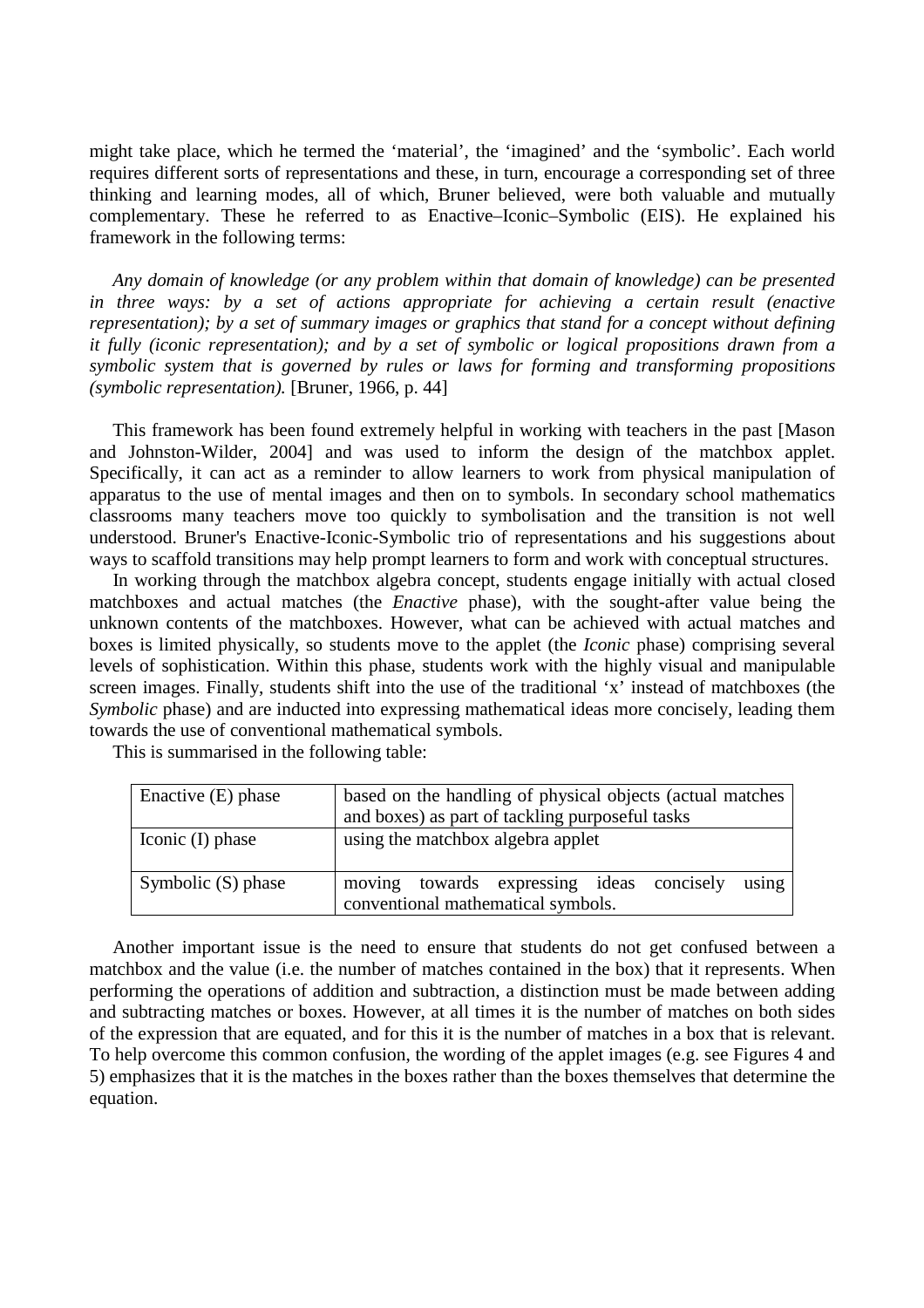## **5. Using ICT Effectively**

There is a basic dilemma for software designers when considering the needs of learners using ICT in the pursuit of mathematical understanding. At one extreme, the software drives the learners (for example, with a programmed learning package offering multi-choice responses) and at the other the learners drive the software (for example, where the software comprises a tool, such as a spreadsheet, that is in the user's control). There are pedagogic issues with each of these extremes. As Hoyles expresses it:

*If we want to design investigative environments with computers that will challenge and motivate children mathematically, we need software where children have some freedom to express their own ideas, but constrained in ways so as to focus their attention on the mathematics.* [Hoyles, 2004, p. 160]

Hoyles goes on to identify the following three conditions for enabling technology to change pupils' experience of mathematics:

- 1. *The users of the technology (teachers and students) must appreciate what they wish to accomplish and how the technology might help them;*
- 2. *The technology itself must be carefully integrated into the curriculum and not simply added on to it;*
- 3. *The focus of all the activity must be kept unswervingly on mathematical knowledge and not on the hardware or software.* [Hoyles, 2004, p. 161]

These conditions underpin the design and use of the matchbox algebra applets.

Taking Hoyles' first requirement, the authors were aware of the importance that students be given clarity about the nature of the software and the purpose of the tasks. To do this we ensured that the design of the software closely mirrored the actual matchbox activity that they worked with at the 'E' stage. We have tested the matchbox applet with students of various ages in the UK [Graham and Duke, 2006] and in both phases (i.e. using real and virtual matchboxes), the goal of trying to work out how many matches there are in a box was transparent and obvious to the learners.

Hoyles' second concern (stressing the importance of integrating ICT use into the curriculum) is taken on board through placing the teaching sequence within the framework of Bruner's learning modes.

In order to accommodate Hoyles' third point, we designed the software to be used in the classroom with issues of hardware and software kept in the background. In fact, we would go beyond Hoyles' last point and strongly suggest that ICT enables mathematics to be seen as a shared activity and not something done just in isolation. The matchbox applets are designed to run on the interactive whiteboard; students are encouraged to come to the board to share and explain ideas while performing the manipulation operations for all to see. The teacher can often stand back and let the students learn from each other.

## **6. Conclusions and Future Directions**

Feedback from teachers and students strongly suggests that the matchbox approach greatly helps learners grasp and apply the fundamentals of solving linear equations [Graham and Duke, 2006]. All users quickly gained a good understanding of the distinction between boxes and matches and